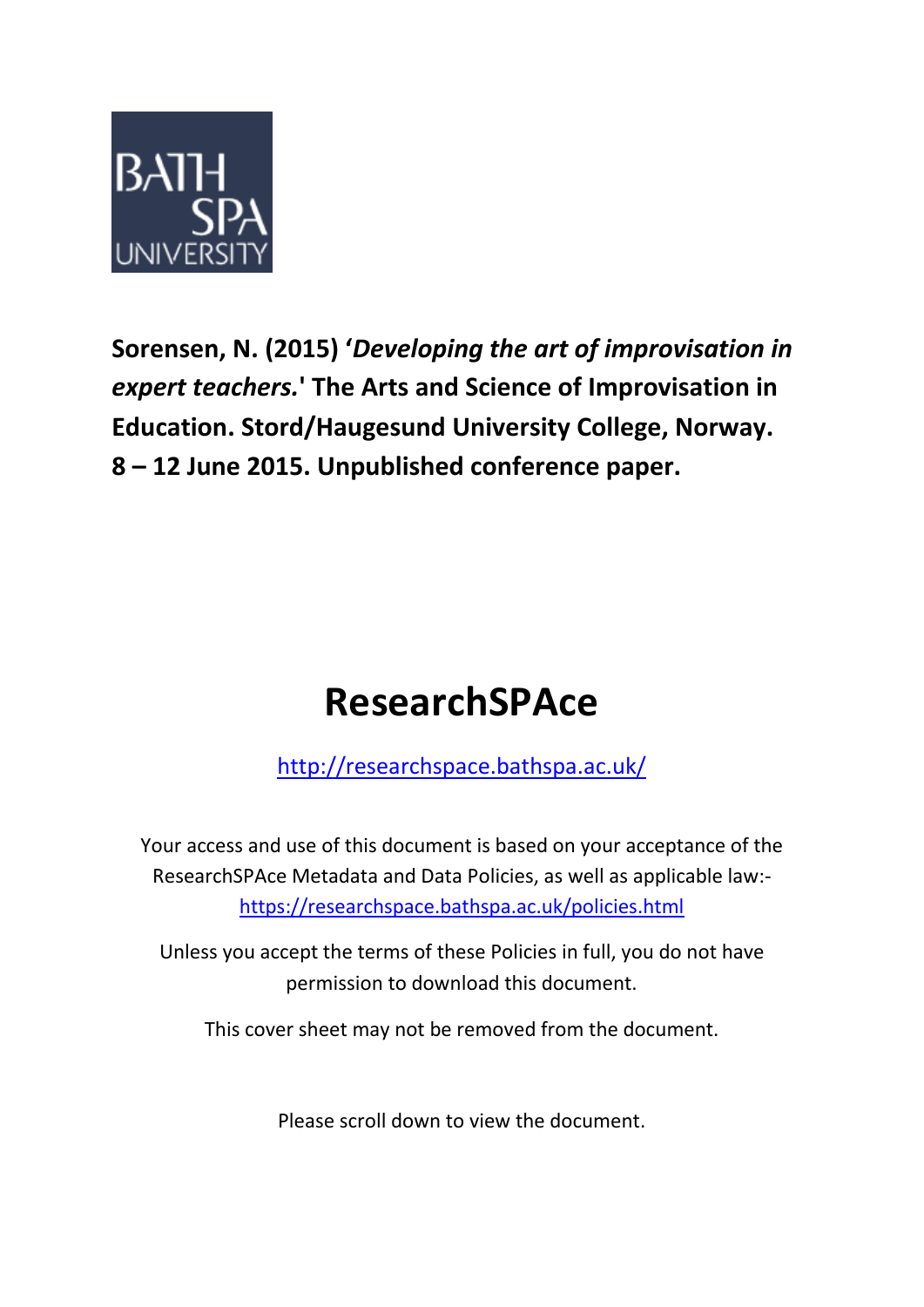# THE ART AND SCIENCE OF IMPROVISATION IN EDUATION

# THE ART AND SCIENCE OF IMPROVISATION IN EDUCATION: ROMMETVEIT SUMMER SCHOOL, NORWAY, 8-11 JUNE 2015

#### DEVELOPING THE ART OF IMPROVISATION IN EXPERT TEACHERS

#### AUTHOR:

Dr Nicholas Sorensen

School of Education

Bath Spa University

[n.sorensen@bathspa.ac.uk](mailto:n.sorensen@bathspa.ac.uk)

#### ABSTRACT

*This paper reports on the findings of a PhD research project into the improvisatory nature of teacher expertise. The data is taken from a series of comparative case studies (Thomas, 2011) of seven experienced teachers working in secondary schools in the South West of England and who have been identified as being expert within their school setting. Constant comparative methods of analysis have been used to draw out themes from the data. This has contributed to a grounded theory (Charmaz, 2006) that identifies the nature of teacher expertise.*

*The findings that arise from the data are that teacher's expertise is best expressed as continually evolving practice, a process as opposed to an end state, that reflects a prototype model (Sternberg and Horvath, 1995). Advanced professional practice is best described as a 'teacher with expertises' and this is preferable to the term 'expert teacher'. The data shows that teacher expertise is fundamentally improvisatory through being socially constructed (Burr, 2003; Shotter, 2008; Gergen, 2009) and that this has a positive impact on the quality of teaching. The improvisational nature of teacher expertise is derived from four processes: the expression of tacit knowledge, relational and interactional practice, personalisation of the learning environment and selfreflection leading to the continual adaptation of pedagogy.*

*The resulting model of teacher expertise casts new light on how we understand advanced professional practice and this paper explores the implications of this contribution to knowledge for school leaders, teachers, researchers and those with responsibility for the initial training and the continuing professional development of teachers.*

Keywords: improvisation, teacher expertise, social constructionism, grounded theory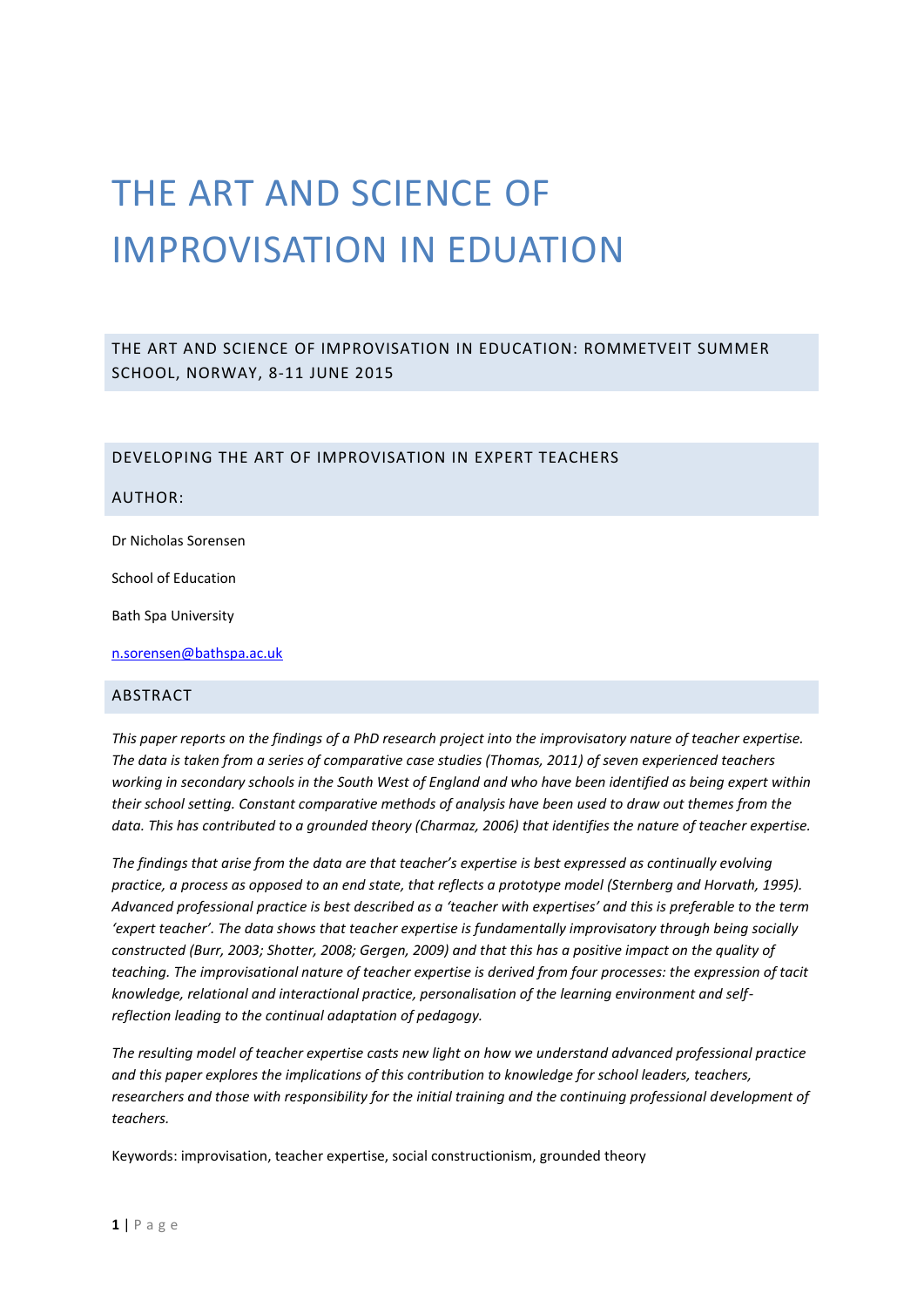## A PROLOGUE

#### **About Takeshi Yasuda**

In September 2014 the eminent Japanese ceramicist Takeshi Yasuda was awarded an Honorary Doctorate by Bath Spa University. In his acceptance speech he mentioned that he did not go to a college or a university to learn his craft. Instead he travelled to a village where there was a pottery and there he learnt how to make pots, eventually opening his own studio. As his expertise and reputation developed he taught at a number of art schools and universities across the United Kingdom and was made Professor of Applied Arts at the University of Ulster. Although he had never received formal training as a teacher he wanted to offer his views on teaching, which he proceeded to do with a Zen-like succinctness.

Two comments in particular resonated with my own views. The first was that "you cannot teach anything, you can only teach people how to learn". The second was that his practice as a potter was directed by the principle that he would make the object first and then decide what its function might be.

I struck me that this 'outsider' view provides an excellent starting point for the journey of 'rethinking models of professional learning' on a number of levels. For me Takeshi Yasuda reminds us that we are principally engaged in learning rather than teaching and that practice comes before and gives rise to theory. His second comment illuminates a truth about the educational process: that is leads to unknown outcomes. If we accept the assumption that teaching and learning are fundamentally improvisatory acts then we can never be sure of where we are going or what we will learn and that educational practice which is tied down by specific outcomes is impoverished. And as I reflect on this image of his pottery I am reminded of them as a metaphor for our work as educators and our priority to 'draw out' as opposed to 'fill up'.

### INTRODUCTION

The ongoing impact of neo-liberal policies on educational practice has challenged and shaped our understanding of what it means to be an effective professional; the nature of teacher professionalism has become a contested concept subject to historical, political and cultural assumptions (Hargreaves and Fullan, 2000). The debate about the management and regulation of teaching and teacher education, long dominated by the rhetoric of 'standards' and 'accountability', has given rise to the 'performativity' agenda. This approach to the management of public services is characterised by three strands of policy and practice: an audit and target based culture, interventionist regularity mechanisms and a market environment (Wilkins 2010). Critics of this system argue that performativity has led to a target chasing culture where ends justify the means, teachers become averse to risk and there is a move away from notions of context-specific practice emerging through professional dialogue (Seddon, 1997). As Ball points out (2003) the requirements of performativity result in 'inauthentic practices and relationships', what is important is what works.

The performativity debate has created a discourse that locates 'the teacher' as the crucial factor in the drive to raise educational standards (previously the key factor was perceived to be leadership). This discourse cans be seen in recent policy documents. The UK Coalition government's White Paper, titled 'The Importance of Teaching', stated that 'the first, and most important, lesson is that no education system can be better than the quality of its teachers' (DfE, 2010: 3). This view, driven by comparisons with 'international competitors' (ibid: 3) cites The McKinsey Report 'Closing the talent gap: attracting and retaining top-third graduates to careers in teaching' (Auguste et al. 2010) which states that 'of all the controllable factors in an education system, the most important by far is the effectiveness of the classroom teacher. The world's best performing systems make great teaching their "north star"' (ibid: 5).

This notion of great teaching as the "north star" of the best performing education systems raises many questions about the advanced professional practice of teachers. What does it look like? How is it facilitated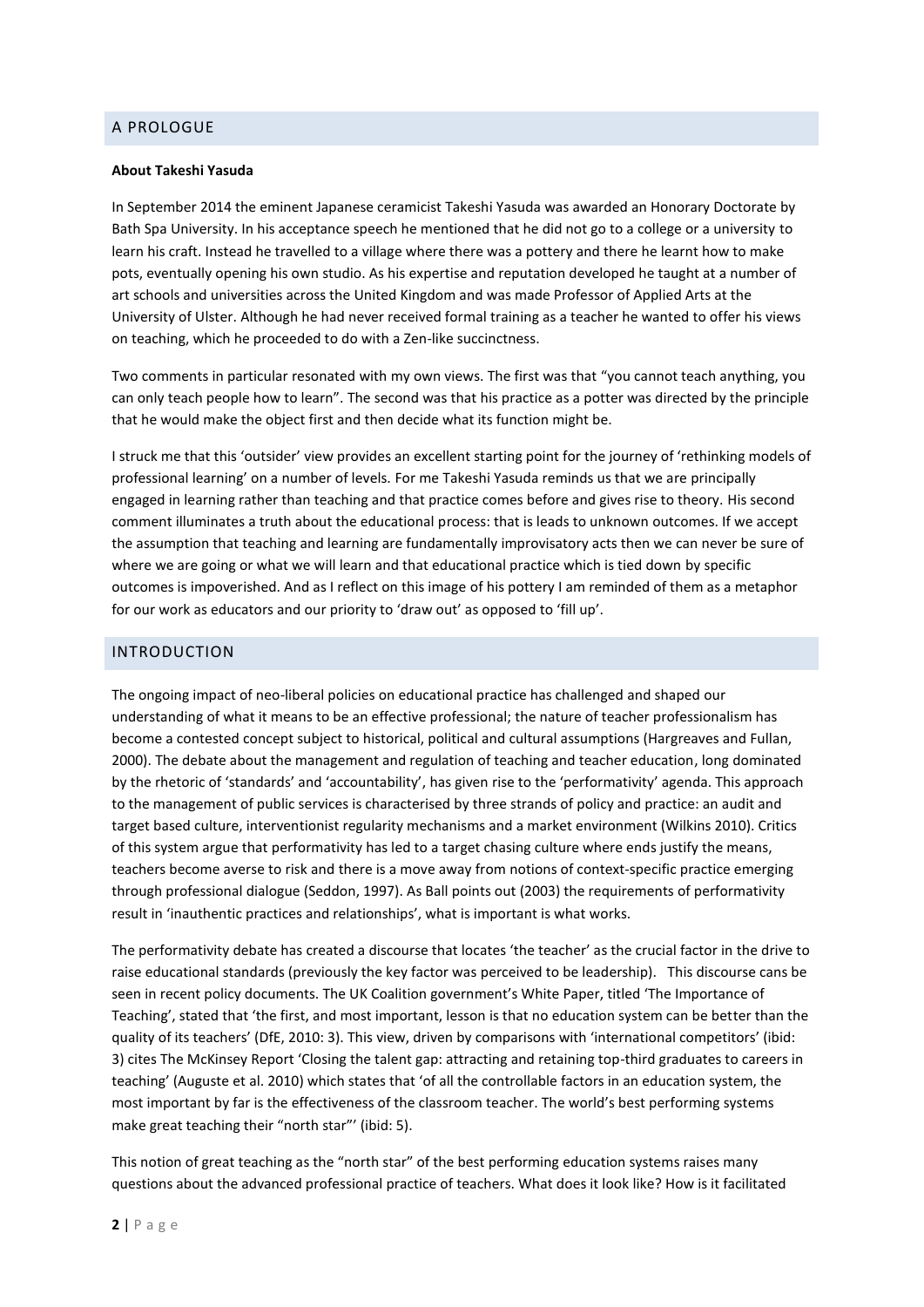and supported? What words do we use to describe it? How do teachers view their practice? Wanting to find answers to these questions provided the impetus to this research that asked the question 'what is the relationship between teacher expertise and improvisation?' Two further interests also influenced the research.

The first of these arose from the author's professional role of supporting the continuing professional development of teachers, currently as a Senior Lecturer in Higher Education leading a Professional Masters Programme (PMP). This work is informed by Hoban's view (2002) that there is a need for a theoretical framework for long-term teacher development and Coffield and Edwards (2009) who question what we should call 'good teaching' and what is means to be an advanced professional. Previous writing that has influenced this research include the development of a four-phase framework articulating advanced professional practice (Sorensen and Coombs, 2010a) and the concept of the 'authorised teacher' (Sorensen and Coombs, 2010b) which offers an alternative title for the advanced practitioner. The 'authorised teacher' privileges notions of professional autonomy grounded in critical reflective practice, drawing on the related concepts of 'authenticity', 'authorisation' and 'authoring'.

The second interest is concerned with the role that improvisation plays within social contexts, specifically within education. Piaget's (1990) view of intelligence, "what you use when you don't know what to do", has explicitly informed metacognitive pedagogic practice and the encouragement of the independent learner (Claxton, 1999; 2002; Deakin Crick et al., 2004; Deakin Crick, 2006). Social constructionist views of learning, based on notions of intersubjectivity and the social nature of learning (Vygotsky, 1978) acknowledge a reality that is constructed through dialogue and description. A dialogic practice, often accompanied by an attribution to Bakhtin, 'always implies at least two voices, (and) assumes underlying difference rather than identity' (Wegerif, 2008: 348). Constructivist and dialogic pedagogies acknowledge that the unpredictability of multiple competing voices make discussion a uniquely effective tool and these are viewed as being 'fundamentally improvisational' (Sawyer, 2004: 190). This suggests that the improvisational nature of teaching is closely aligned to notions of 'great teaching' and therefore is an area that deserves to be researched.

This research is located within two emerging fields of academic interest in the social sciences: critical studies in improvisation and expertise. The former is based on the core hypothesis that musical improvisation needs to be understood as a crucial model for political, cultural, and ethical dialogue and action.

'Improvisation, in short, has much to tell us about the ways in which communities based on such forms are politically and materially pertinent to envisioning and sounding alternative ways of knowing and being in the world ……

If humanities research and teaching have for too long operated on the flawed assumption that knowledge is a fixed and permanent commodity, then the most absorbing testimony of improvisations power and potential may well reside in the spirit of movement, mobility and momentum that it articulates and exemplifies' (Heble and Waterman, 2008: 3).

The engagement with improvisation as a model of practice provides a critical alternative to the essentialist notions of teaching that dominate the discourse of performativity whilst acknowledging that one of the fundamental and crucial elements of teaching is the unplanned, spontaneous nature of the relationship between teacher and pupil. Improvisation studies encourage us to look at the living, embodied reality of the teaching experience and the ways in which these qualities contribute to 'great teaching'.

The process of describing and defining the advanced professional practice of teachers is both complex and controversial. There are many competing voices attempting to articulate the nature of effective teaching and, consequently, many terms have gained specific and contextualised meanings: for example the ways in which The Office for Standard in Education (Ofsted) have used 'good' and 'outstanding' and how teachers standards have used the terms 'excellent' and 'advanced skills'. In order to gain a critical perspective on this debate this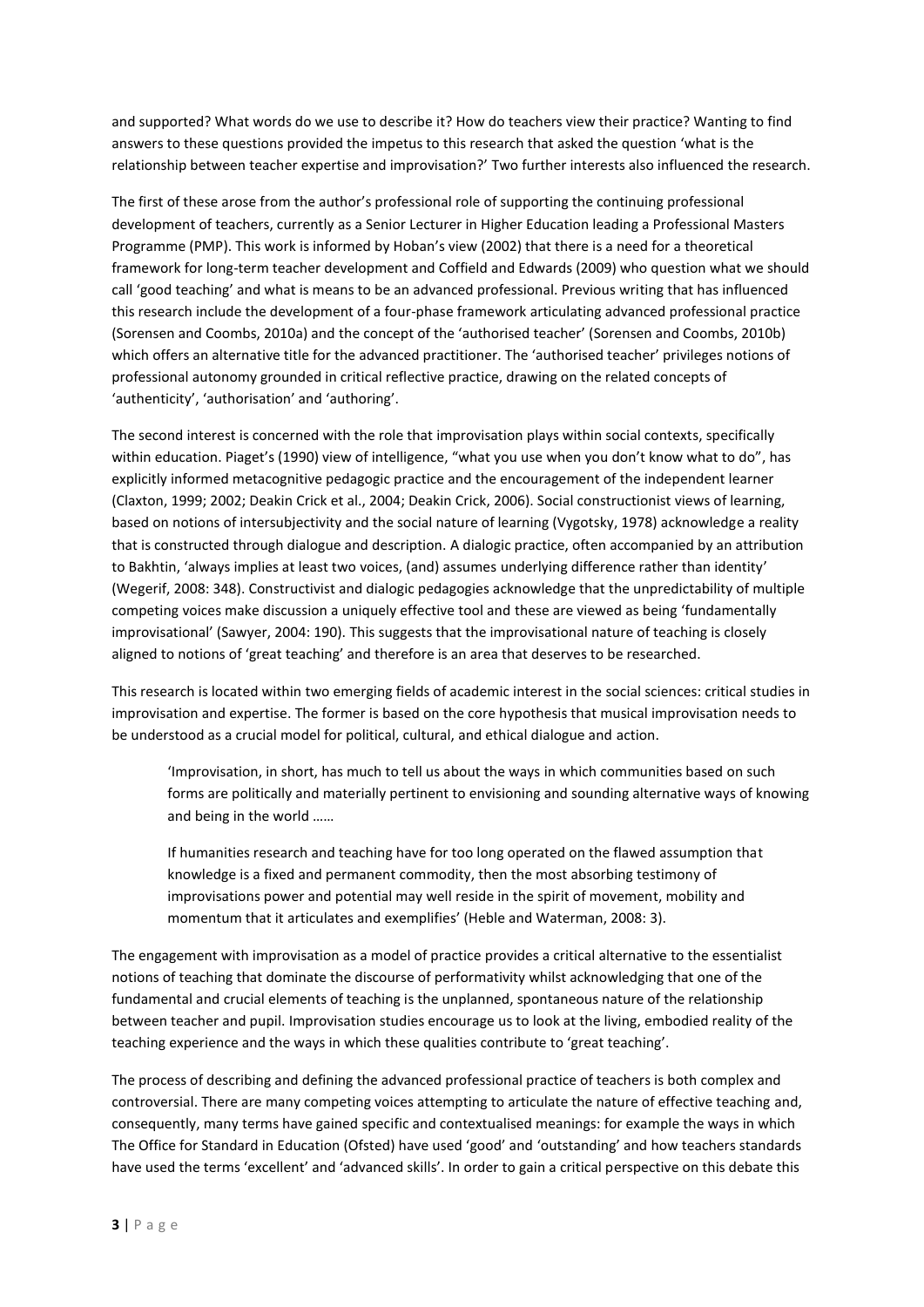research has viewed advanced practice from the perspective of experts and expertise. This comparatively new field of research is concerned with the study of expertise and expert performance (Ericsson et al., 2006) based on the premise that 'there are sufficient similarities in the theoretical principles mediating the phenomena and the methods for studying them that it would be possible to propose a general theory of expertise and expert performance' (Ericsson et al., 2006: 9).

The two fields of critical studies in improvisation and expertise and expert performance have shaped the theoretical framework for the research based on an ontological assumption that the world is continually changing and that phenomena need to be viewed holistically. Parallels have been drawn between improvisation and social constructionism (Burr, 2003; Shotter, 2008 and Gergen, 2009) and the critical theory of Habermas with particular reference to his theory of knowing (Habermas, 1972) and his theory of communicative action (Habermas 1984; 1987).

## PURPOSE OF THE STUDY

The purpose of the research was to gain a greater understanding of teachers' expertise and to determine the extent to which improvisation was a facet of advanced professional practice. Specifically the study aimed to find answers to the following 7 questions:

- 1. What are the qualities that define an expert teacher?
- 2. How do teachers become identified as experts?
- 3. To what extent do 'expert teachers' see themselves as experts?
- 4. How do expert teachers display their expertise in the classroom?
- 5. In what ways do they improvise?
- 6. To what extent is improvisation a conscious and intentional facet of their expertise?
- 7. Is there a positive relationship between improvisation and teacher expertise?

Attempting to find answers to these questions would potentially challenge, extend or complement existing notions of what it means to be an expert teacher which, in turn, will inform the way that we conceptualise and engage in professional learning. There is broad evidence, both anecdotal and from research, that improvisation is an aspect of expert teaching (Hattie, 2009; Goodwyn, 2001) and therefore it would be valuable to determine the extent to which this is the case and whether expert teachers perceive their practice to be improvisatory and use this aspect of professional practice in a conscious and intentional way.

The purpose of the research was to offer contributions to new knowledge based on a fuller understanding of advanced professional practice than that offered by the performativity agenda. This new knowledge would hopefully contribute to the new fields of critical studies in improvisation and the study of expertise and expert performance. The findings would also have implications for Initial teacher Education (ITE) and the Continuing Professional Development (CPD) of teachers as well as providing insights for headteachers and policy makers into the cultural conditions that foster teacher expertise. Finally, and possibly of greatest importance, the purpose of the research was to offer an innovative methodological approach to the empirical study of teacher expertise that privileges the voice of teachers and acknowledges expertise as a social construction.

## METHODOLOGY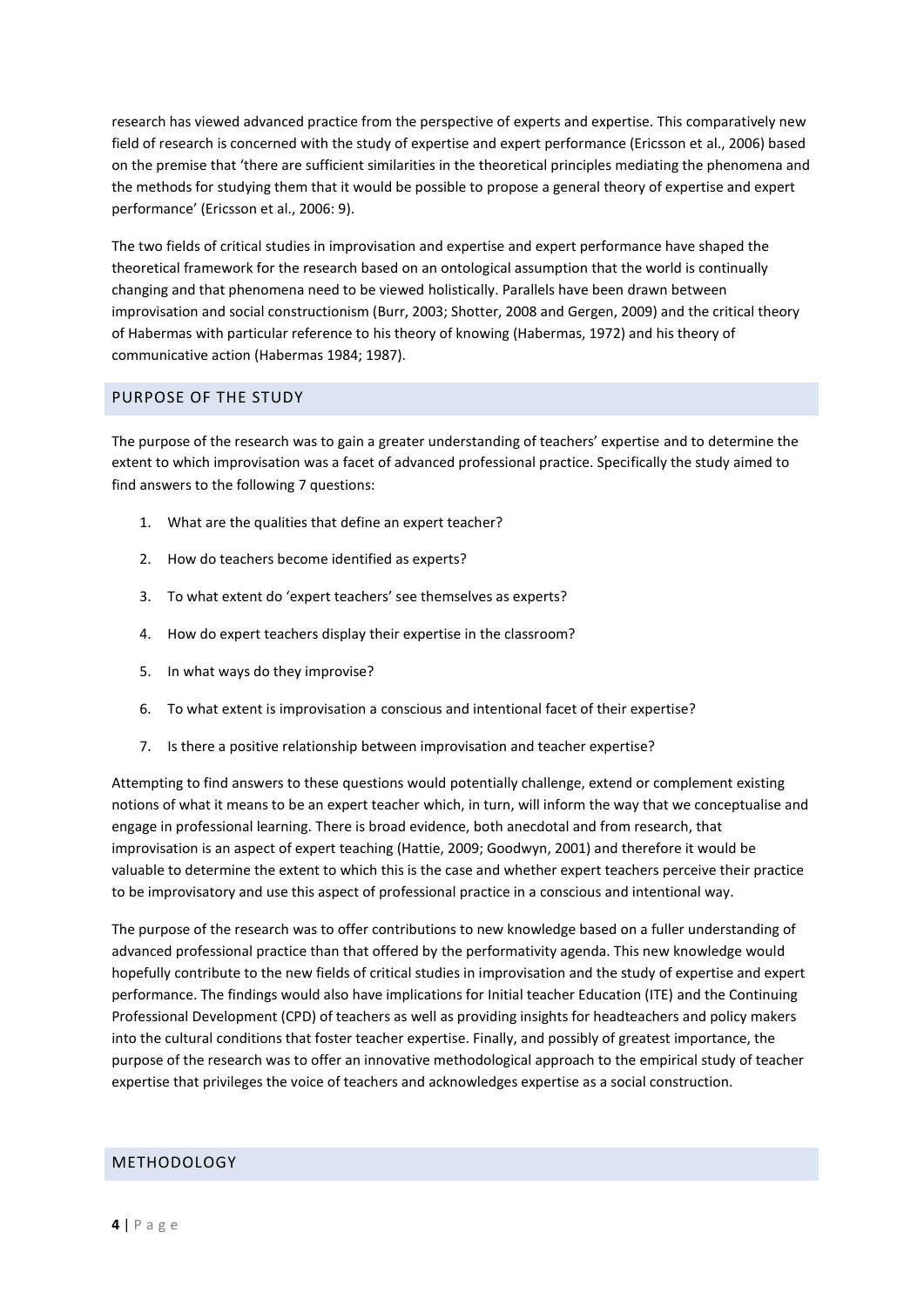#### **Research design**

The research took the form of a qualitative case study design (Thomas, 2011) of teachers who were deemed to be experts within their respective schools. A pilot case study and six comparative case studies were undertaken between November 2011 and April 2013. Final interviews with each of the participants took place in December 2013 and January 2014. The research took the philosophic al position of social constructionism (Burr, 2003; Shotter, 2008 and Gergen, 2009) and employed a methodology that combined case study and grounded theory (Charmaz, 2006) in order to privilege the voices of teachers (primarily) and headteachers. Reflecting the approach taken by Wilkins (2010) with regard to teacher professionalism the intention was not to define teacher expertise (within an essentialist discourse) but to position it as a socially constructed and contested concept.

#### **Research sites**

The selection of the research site for the pilot case study was made on the basis of it being a local knowledge case (Thomas, 2011) drawing upon my own professional network of contacts and guided by data, empirical evidence and intuition. Issues of sampling were not seen as a priority given that case studies are concerned with particularisation and not generalisation (Stake, 1995: 8). The priority was to gain access to a school that would be hospitable to my research proposal and this was evident on my initial conversation with 'Derek', the head who offered his school for the pilot case study:

Derek: *It would be good for them* (the teachers) *to talk about it* (expert teaching) ….. *it would be really good for us; you can have a free hand and a free rein.*

This offer provided an ideal research opportunity: as Stake says (1995: 4) 'if we can, we need to pick cases that are easy to get at and hospitable to our enquiry, perhaps for which a prospective informant can be identified and with actors (the people studied) willing to comment on certain draft materials'.

I used this process to identify four additional schools located across the South West of England based on my professional network of headteacher colleagues. Including the pilot project, the research took place in five schools: two in Wiltshire, one in Hampshire, one in Somerset and one in Devon.

#### **Participants**

The selection of expert teachers for research purposes is fraught with difficulties. Berliner, who undertook ground-breaking research 'In Pursuit of the Expert Pedagogue' (1986), was not sure that the issue of identifying expert teachers had been satisfactorily solved. He developed his own selection process based on three criteria: reputation, classroom observations by three independent observers and performance in laboratory tasks. In this research the initial approach to selecting the participants was to develop criteria in which to evaluate the teachers that I was researching. However the need to create external criteria was in order to validate the choice of participants or 'prove' that they really were expert was discarded during the pilot case study. Questions arose about the processes by which teachers came to be viewed as experts within specific school cultures, such as 'in this school culture who is considered to be an expert, and why?'; 'how does their observed behaviour inform our understanding of what it is to be an expert teacher?' The selection process for identifying the participants took the form of an initial interview with the headteacher, outlining the range and purpose of the research in order to negotiate access to the research site. The headteacher was then asked to identify the characteristics of an expert teacher and to select a teacher who, in their view, met those requirements. The headteacher asked if the teacher wished to take part in the project and this then led to an initial meeting with the teacher in order to gain their informed consent to participate.

#### **Data collection**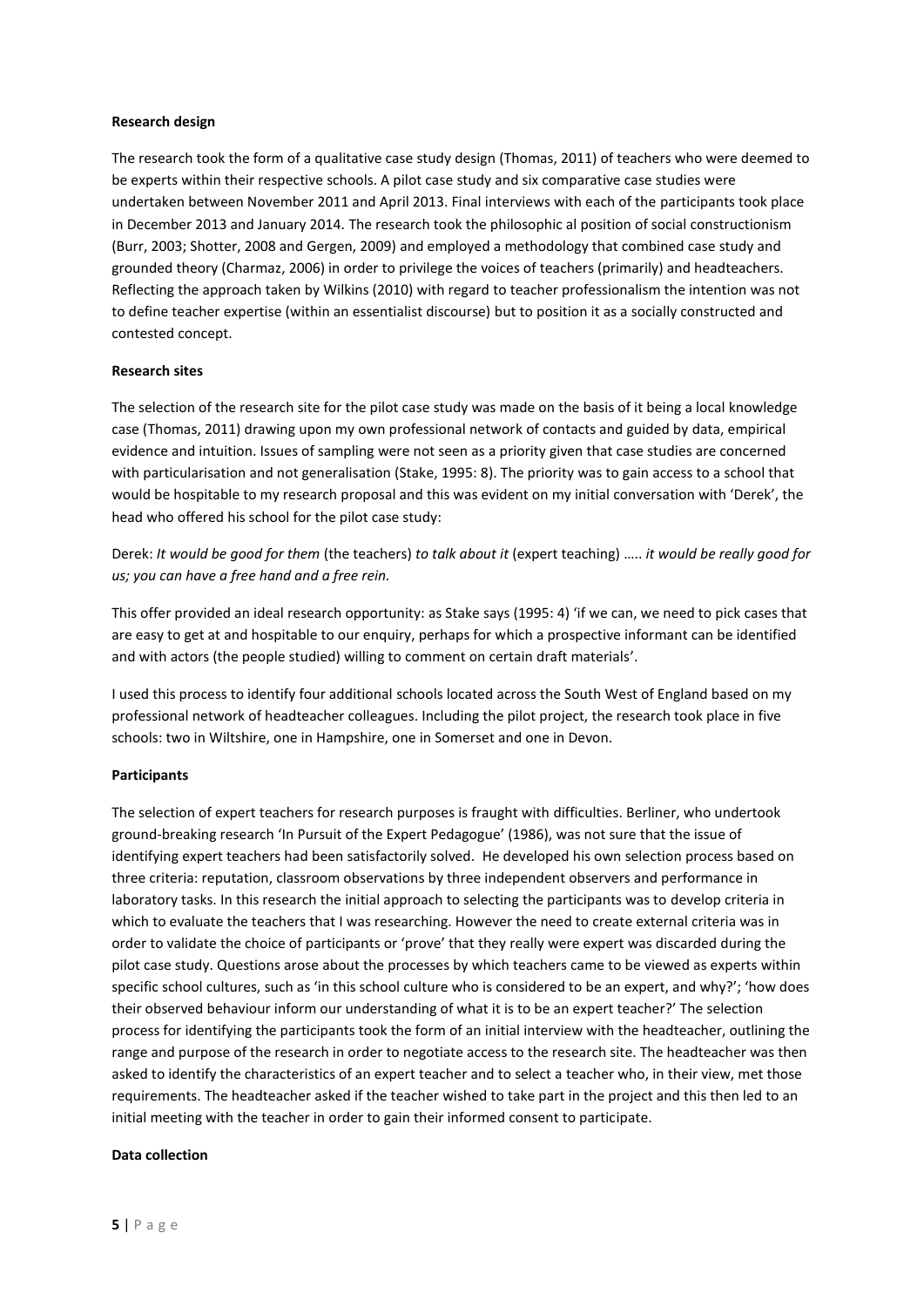The data set for the research can be divided into four categories: interviews, observations, conversations and documentary evidence.

An interview was defined as a pre-arranged meeting with an individual (or a group of people) with the agreed purpose of undertaking a semi-structured or unstructured interview. In each school interviews took place with the headteacher, and the selected teacher. The teachers were interviewed regarding their views of what teacher expertise means to them and to give a narrative of their professional lives. A short interview took place after each lesson observation. A final interview with all the teacher participants was undertaken to 'close down' the research, share some of the initial findings and to ask what impact the research had upon them. Audio recordings were made of the interviews supplemented by field notes.

Observations were defined as a pre-arranged opportunity to observe the teachers carrying out their professional duties. Each teacher was observed for a minimum of three and a maximum of five occasions teaching classes of their choosing. Data was captured through the use of field notes in order to minimise the researcher effect on the setting. In some of the schools the selected participant also arranged observations of other teachers who they thought that I ought to witness.

Conversations were defined as an informal and unplanned encounter or exchange that provided information, insights or opinions pertinent to the case study. This data was used following verbal consent.

A range of documentary evidence was also collected. This included the prospectus and other school produced literature, Ofsted reports, published material and photographs.

#### **Data analysis**

The data was analysed using a constant comparative method (Thomas, 2011) in order to generate a grounded theory (Charmaz, 2006) given that grounded theory complements a case study approach as both are concerned with the structures, concepts and processes associated with human behaviour (Savin-Baden and Major, 2013). The analysis of the data followed a three-phase process: initial coding, the generation of categories of codes (focussed coding) and the creation of conceptual or theoretical constructs.

The collection of data fell into two broad categories: semi-structured interviews that were audio recorded and the field notes of lesson observations. All of the interviews were fully transcribed and then subjected to a process of initial coding. This was undertaken in a quick and spontaneous manner in order to generate fresh ideas about the data (Charmaz, 2006) and, following Glaser's suggestion (1978), utilised gerunds to help detect processes and to keep the codes close to the data. The first step of coding was conducted on a line-by-line basis. The field notes of the observations were coded in a similar way.

The second phase of data analysis involved looking for connections between the initial codes, comparing data sets and creating groupings or categories of focussed codes. These categories were refined and tested against the data. The focussed codes were then, in the third phase of data analysis, related to each other within a conceptual framework: the process of theoretical coding. It is from these conceptual frameworks that the grounded theory was generated.

#### **Ethics**

Undertaking this research raised a number of ethical issues. Informed consent was obtained from the headteacher and the identified expert teachers who, at the outset, were briefed on the value and aims of the research and signed letters of consent. Confidentiality was observed through providing pseudonyms for the schools and all the participants. As a researcher it is important to ensure that the physical, social and psychological well being of the participants is not affected in an adverse manner by the research. This included comments that could have been made about other members of staff in each of the school settings. On one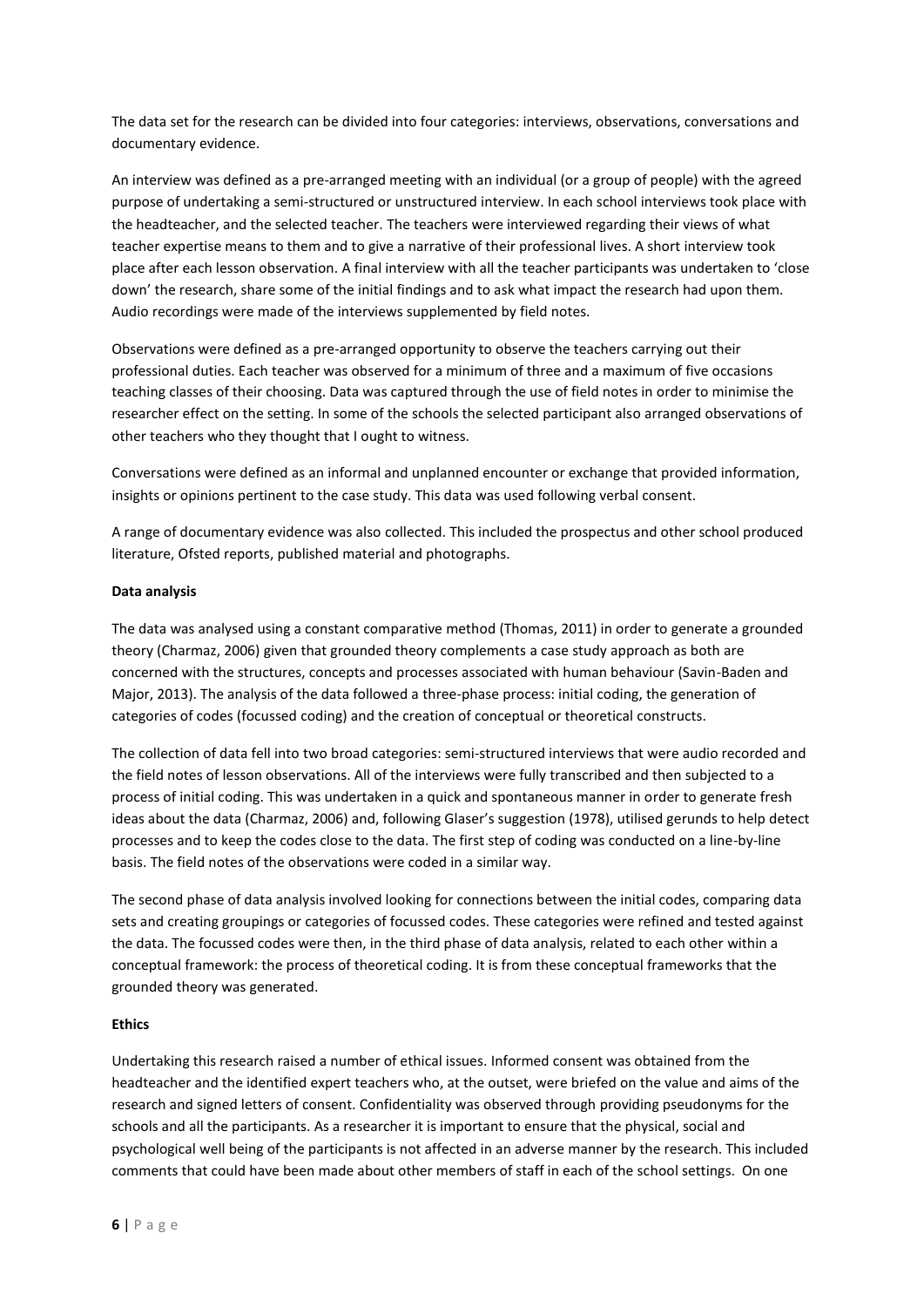occasion a participant shared personal information with me. At a later date a discussion was held with them to allow them to decide if this information should be included in the final write and how it should be reported. A further ethical issue was raised when the participants involved other teachers in the research, for example by arranging for me to observe them teach or through informal conversations. In these cases all other parties were made aware of my research and gave assent to recording any comments that they made.

### FINDINGS

The findings of the research offered two postulates and five tentative conclusions.

The two postulates were:

- That as all cultures are concerned with, and defined by, the relationship between fixed and emergent structures that they are therefore improvisatory in their social nature and their constructed being;
- That as all dynamic cultures are improvisatory through social interaction, this social effort represents new social improvement and advancement through adaptive and incremental progress.

This finding is significant because it claims that improvisation is a fundamental, and defining, characteristic of schools as organisations. By viewing teachers with expertise not as individuals but as being part of, and relating to, the culture of a school acknowledges that they are working within an improvisational context. Consequently their improvisational response to this is seen as being of significance. Furthermore improvement and advancement is seen as being adaptive and incremental nature, the consequence of social effort. These postulates outline the position for viewing teacher expertise as a social construction.

The five conclusions are presented in turn with a commentary on each one.

# **1. That advanced professional practice is best described through the notion of 'a teacher with expertises' and that this is a preferable to the term 'the expert teacher'.**

One of the clear messages that came through from all of the participants was that the designation of 'the expert teacher' is an unhelpful and inappropriate way of characterising advanced professional practice. There were a number of reasons for this: the views arising from the data suggest that the teachers did not want to 'stand out' from their colleagues and they did not accept that they were 'expert' or indeed that it was possible to become an expert teacher. Instead the more acceptable term for advanced professional practice was perceived to be 'a teacher with expertises' and that these expertises are the consequence of a continual striving towards 'what works' within a particular context at a particular time. This view of expert practice is based on assumptions that teaching is a complex activity and that 'what works' is essentially unknowable and unpredictable. However, advanced practitioners use their expertise to adapt and to interact with their pupils in order to create the conditions in which learning can, and does, take place.

This finding reflects theories of teacher expertise that are based on variation and adaptation, in other words a 'prototype' model (Stenberg and Horvath, 1995). This view of teacher expertise is based on three assumptions: that there are no well-defined standards that all experts meet and that no non-experts meet; experts bear a family resemblance to each other and it is this resemblance that structures the category 'expert' and that a convenient way of talking about this is through the concept of a prototype.

The prototype approach is valuable as it acknowledges the diversity in the population of expert teachers and does not require a set of individually necessary and jointly sufficient features of an expert teacher. A consequence of this is that teacher expertise becomes concerned with the encouragement of individuality. This aspect was acknowledged by the one of the headteachers.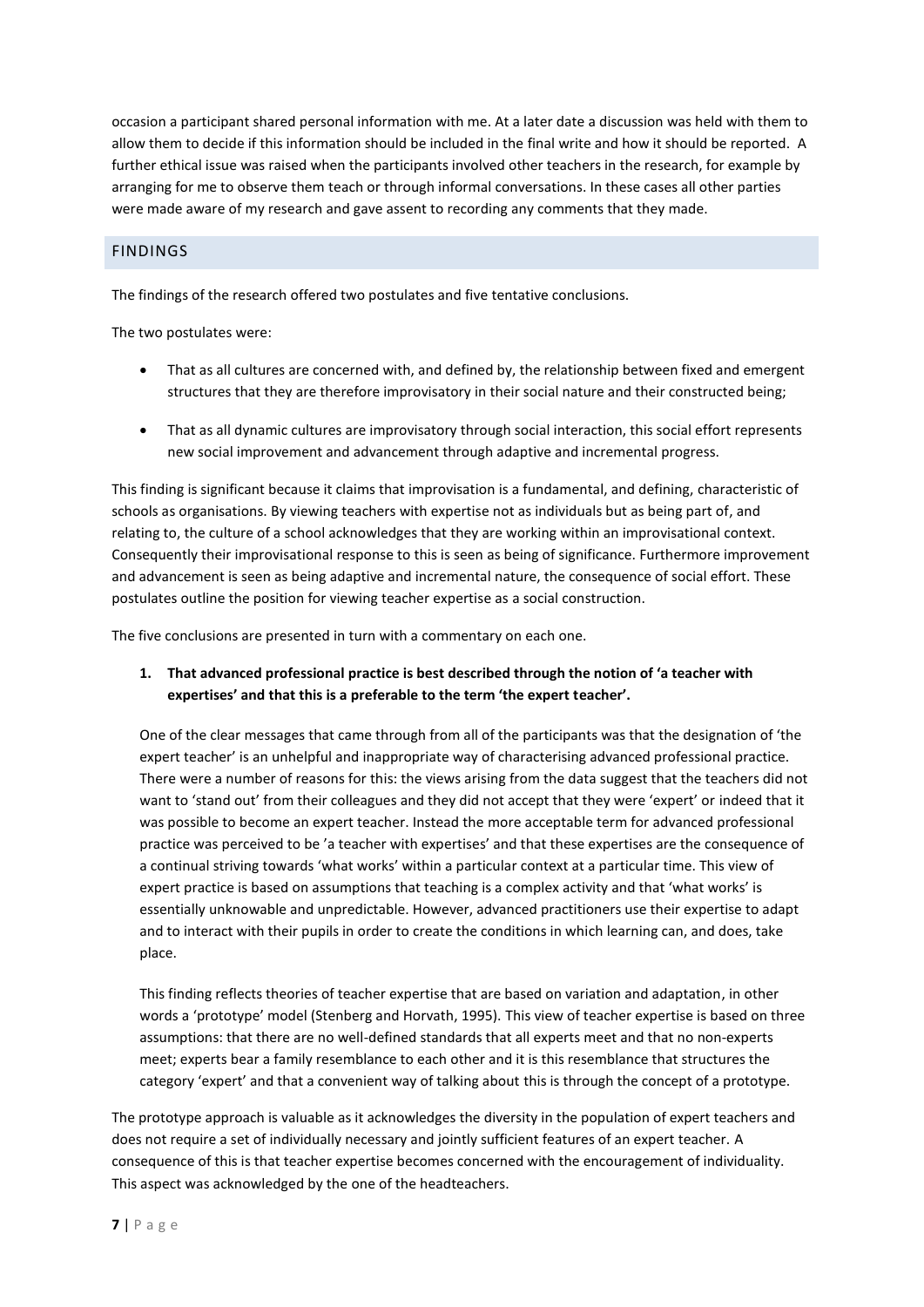Charles: *Well the kids don't like it* (i.e. teachers being the same), *they want variety. They don't want to go from one* (expert teacher) *to another to another. They want to go from a really good lesson to a really good lesson to a really good lesson.*

This leads to the second finding

## **2. Teachers with expertise have much in common but they are not all the same**

Sternberg and Horvath's (1995) model of the 'prototype' maintains that there is no well-defined standard that all experts meet but that they bear a family resemblance. This view rejects essentialist assumptions that there can be a category of teachers that can be labelled 'experts'.

The grounded theory of teacher expertise (see Figure 1) proposes what these areas of commonality family resemblances might be:

- Seeing expertise as a journey;
- Reflecting on practice and continual adaptation of teaching;
- Focus on outcomes;
- Dialogic practice;
- Inclusive attitude to pupils as individuals;
- Vocational commitment (to teaching and to the school);
- Building relationships through personalisation.



#### **Figure 1: Grounded theory model of teacher expertise (Sorensen, 2014: 212)**

These areas of expertise have much in common with the findings of Smith and Strahan (2004) who identified six shared tendencies.

1. They had a sense of confidence in themselves and their profession;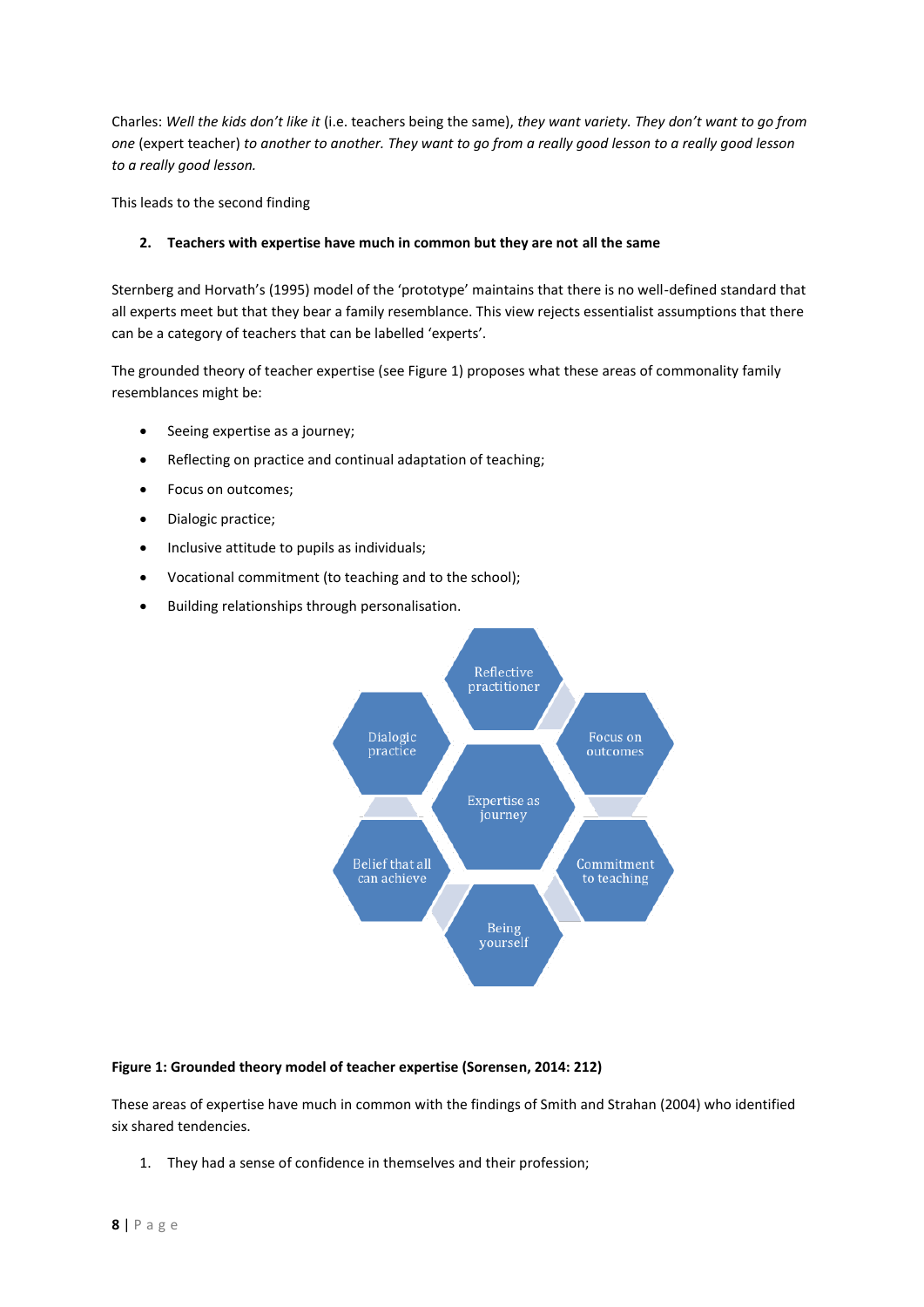- 2. Talked about their classrooms as communities of learners;
- 3. Maximised the importance of relationships with students;
- 4. Employed student-centred approaches to instruction;
- 5. Contributed to the teaching profession through leadership and service;
- 6. Were masters of their content area.

My thesis differs from this account in a number of respects. It identifies a distinct area of knowledge that is concerned with a detailed understanding of examination and assessment processes. This form of teacher knowledge is not represented within existing notions of content knowledge, pedagogic knowledge and pedagogic content knowledge. The emergence of this form of knowledge is presumably a consequence of the target driven accountability culture that is a feature of all schools. Greater emphasis is also given to selfreflection and the continual adaptation of practice. Less attention was paid to content knowledge as an aspect of teacher expertise in the research findings; for many of the participants it was taken for granted but less important than being able to communicate, motivate and enthuse pupils. A further significant factor that was identified in this research was the ability for the teachers to create a unique and personalised climate for learning in their classroom and I have called this the *lifeworld* of the classroom, drawing on Habermas's concept of a place where communicative action takes place (Habermas, 1984).

## **3. The range of expertises are interrelated and socially constructed**

The thesis offered by this research emphasises the interrelationship between these expertises. This interrelationship can be explained as follows. The central assumption of the model is that teacher expertise is a journey towards an uncertain future; it is an aspiration that is continually being striven for. It is based on practices that involve the continual adaptation of teaching strategies as a consequence of interaction with pupils. This improvisational quality is seen as a positive and desirable professional attribute when it is concerned with responding to the needs of individuals and groups of students within the classroom. Around this central assumption are other beliefs and practices that are all linked. A key practice is that of building relationships through personalisation (a reciprocal practice whereby the teacher wants to know the pupils as individuals *and* wants them to know the teacher as a person) which is motivated by a belief that all can achieve. An interest in pupils as individuals encourages an approach to teaching in which they can play a part (dialogic practice). The adaptation of preconceived plans and intentions 'in real time' is also supported by a continual reflection on practice and a willingness to incorporate changes into their classroom practice.

The process of reflection on practice also includes talking about teaching with other teachers and is encouraged by cultures that make it acceptable to talk about failure and encourage risk taking. The research noted the significance of 'safe' spaces where teachers can share information about what they really feel about their teaching. The sub-cultures developed in spaces such as departmental offices are examples of this. Reflection on practice is directed by the accountability agenda, specifically a focus on outcomes. This is partly driven intrinsically by the personal belief that all pupils can achieve but is also affected by the extrinsic nature of the accountability agenda. The extrinsic factors have given rise to a particular form of professional knowledge: a detailed knowledge of examination and assessment systems. The final factor in this model of teacher expertise is vocational commitment which is demonstrated through sustained motivation and interest in being a teacher and particularly both an engagement and enjoyment of the 'nuts and bolts' of teaching. Consequently it can be argued that teacher expertise is a social construction that arises out of the relationships between teacher and pupils as well as the relationships with other members of staff and members of the school community. The argument of the thesis is that teacher expertise is culturally situated and embedded.

#### **4. The practice of 'teachers with expertise' is fundamentally improvisatory**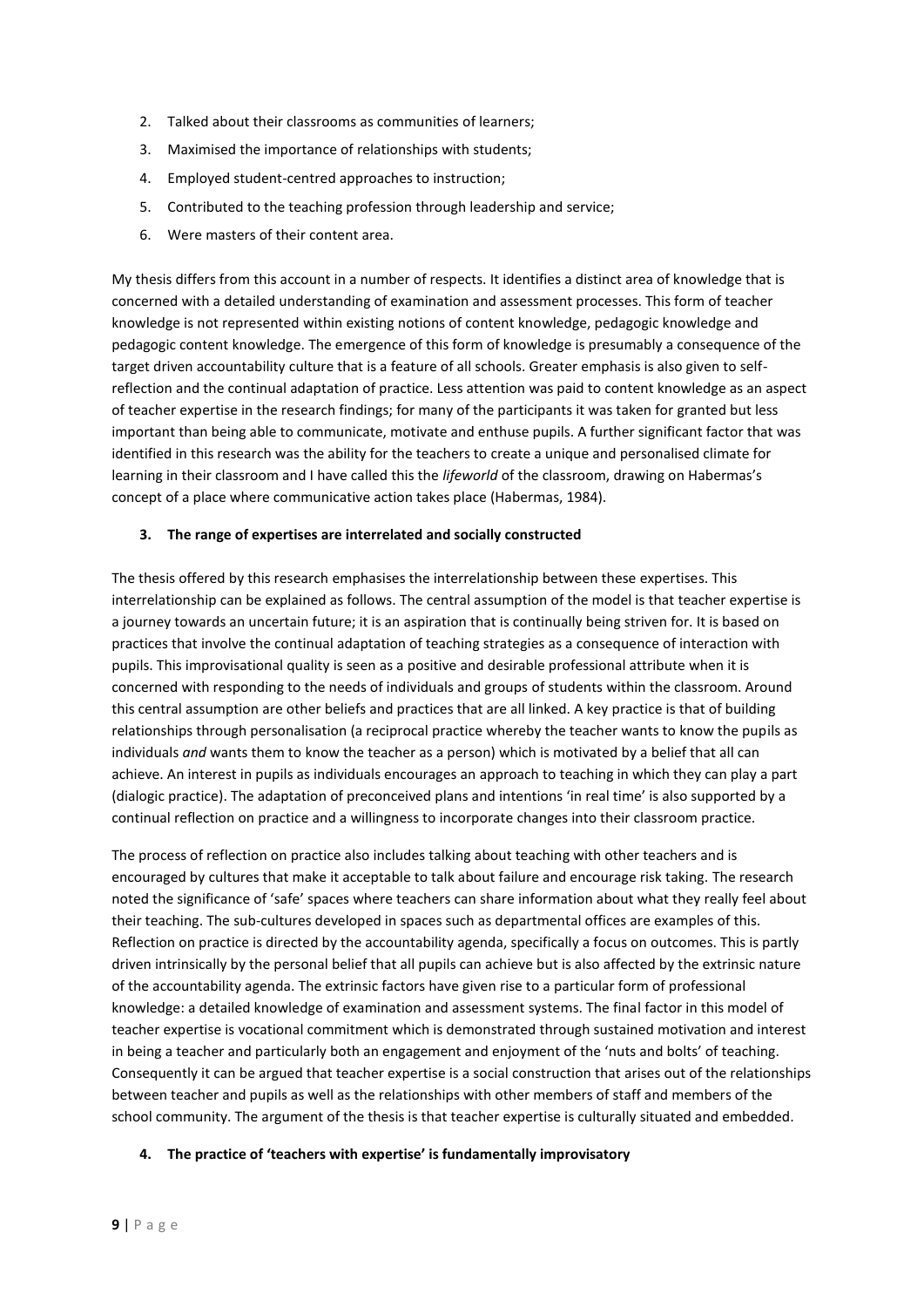The argument that teacher expertise is culturally situated brings us back to the first key postulate. This is that as all cultures are concerned with, and defined by, the relationship between fixed and emergent structures they are therefore improvisatory in their social nature and their constructed being. Consequently, the thesis claims that the practice of 'teachers with expertise' is fundamentally improvisatory. This claim is supported by evidence derived from observations of teaching in which the dominant concern was with developing relationships with pupils, based on assumptions that all are worthy of attention and that all can achieve. A primary concern of the teachers was to employ dialogic strategies in the classroom in order to maximise interaction. The motivation to know the pupils well meant that the teachers were able to adapt their teaching in order to meet the specific needs and interests of their classes, a process of personalising the teaching process. Continually reflecting on how they were meeting the needs of their classes meant that all the teachers were engaged in adaptive strategies, reflecting on their teaching and adjusting what they were doing in the light of this. In doing so they are engaging in an uncertain future; they are never sure exactly what will work but are prepared and able to change what they are doing.

## **5. The improvisational practice of 'teachers with expertise' is derived from four processes**

One of the assumptions of this research is that Improvisation is a feature of all forms of social interaction. Within the domain of teaching it can be seen at all levels. This thesis does not claim that improvisation is only to be found in advanced professional practice but that it takes on a particular form in that it has a positive impact on educational outcomes for pupils, in both instrumental terms (measurable progress and attainment) as well as human terms (as expressed through value based educational outcomes). The improvisational aspect of teacher expertise can be summarised as being concerned with four processes:

- the expression of tacit knowledge;
- the relational and interactive:
- personalisation (of learning, the teacher and the learning environment);
- self-reflective and adaptive.

This view of teaching is consistent with the working definition of improvisation that has been used in this research: 'a mode of intentional creative action that has unpredictable and uncertain outcomes, derived from "real time" interactions (with other people or materials). Improvisations are determined by spontaneous and intuitive decisions arriving from the dynamic interplay between fixed and informal, generative structures. Improvisations are a feature of all aspects of life and the conditions for improvisational action are dependent on the permission that the improviser gives themselves, or is given, to act in this way'.

How do the ideas expressed in the thesis relate to other theoretical views? As has already been suggested the idea that teacher expertise is grouped under a number of common characteristics reflects Sternberg and Horvath's idea of a 'prototype' (Sternberg and Horvath, 1995). Variations between the different teachers can be accounted for due to the cultural and situated nature of their practice.

# THE IMPLICATIONS FOR THE PROFESSIONAL DEVELOPMENT OF OUTSTANDING **TEACHERS**

The claims to knowledge made by this research have a number of implications with respect to the assumptions that we hold about teaching and expert practise. These will impact upon the way we conceptualise teacher's professional development and the long-term teacher development of advanced practice. This paper focusses on one of these areas: the implications for the continuing professional development of teachers in order to develop and sustain expertise practice.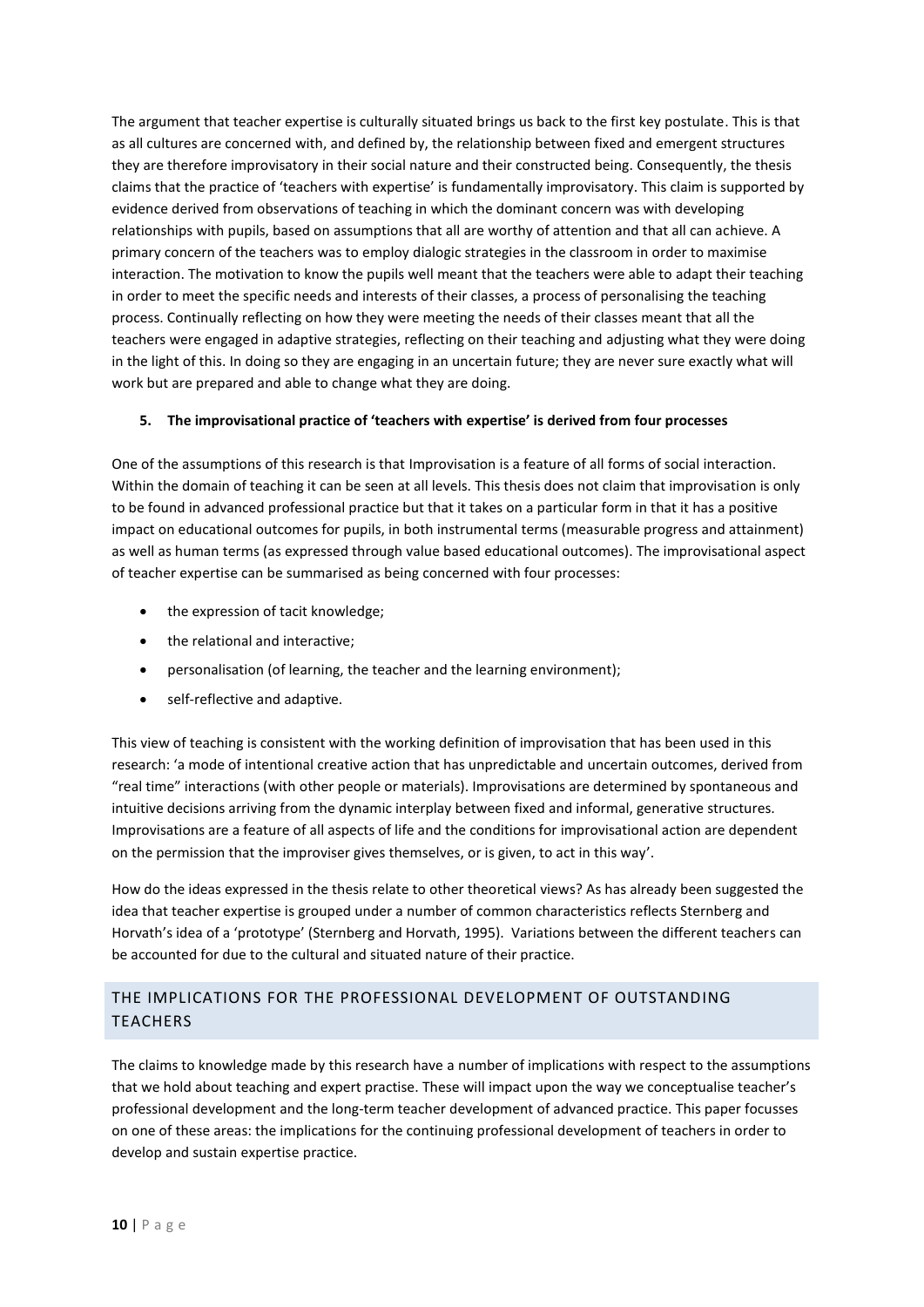The research findings offer some clear messages about advanced professional practice that can be expressed around two key principles. First, that the expert practise of teachers cannot be represented as an end state. Instead it needs to be viewed as a process of continually 'working towards' improving the ways in which the teacher relates to their pupils. Secondly, and arising out of the first point, teacher expertise cannot be expressed as an essentialist list of skills or competencies.

These assumptions challenge currently accepted notions of what teacher development is and how it takes place. If it is not possible to arrive at an essentialist and universal understanding view of what is means to be an 'expert teacher' then it is not possible to identify 'best practice' that should be transferred from one context to another. Current assumptions of the 'in-house professional' are based on hierarchical notions in that not only are some teachers deemed to be better than others but that their knowledge, skills and understanding needs to be shared with less experienced teachers. Less-experienced teachers are perceived as needing 'more' professional development than their peers. Whilst this situation is understandable (and indeed deserves encouragement) it masks an inherent problem. Within this scenario the professional development of the most experienced teachers is often expressed as sharing their understanding, knowledge and skills with others. The professional development of their own practice is rarely addressed. The research findings suggest that the professional development of the best teachers is of equal importance to other less experienced teachers. Notions of differentiated professional development are now commonly accepted. This paper considers five principles that should inform a differentiated professional development programme to develop and sustain teacher expertise.

#### **1: Acknowledge the diversity of teacher expertise**

Being an expert teacher implies being an expert of something. If we view teaching as a complex activity then not only will teachers display a range of expertises but they will not all be the same. The data clearly showed that the teachers had each developed a personalised approach to teaching based on their values and beliefs, the relationships they established with the pupils and the personalisation of the learning environment. This view supports Sternberg and Horvath's (1995) concept of the prototype, which suggests teachers with expertises share family resemblances but they are all different. Therefore the different ways and contexts in which teachers demonstrate their expertise need to be given further attention. As the range of expertises is potentially always expanding then 'divergence' of practice should be encouraged rather than the 'convergence' of a teacher's repertoire into a common vocabulary of 'best practice'. A key question then is 'what are the ways in which teachers manifest their expertise in a particular school culture?' and 'how can we develop and extend this repertoire of expertise?' The professional development of teacher expertise needs to be based on generative principles (how many different ways are there of posing open questions, for example) rather than reductive principles of 'finding best practice'.

#### **2: See improvisation as a 'conscious competence'**

One of the main claims made by this research is that teacher expertise is fundamentally improvisatory and that this makes a positive contribution to the quality of learning. When discussing this research project with a range of professionals and non-professionals there was strong acceptance of the idea that good teaching was improvisatory. The problem however is that this aspect of professional practice is ignored or unacknowledged. If we accept the proposition that improvisation is a fundamental and significant aspect of advanced professional practice then we need to give explicit attention to this. As Dezutter (2011) argues, simply being aware that teaching is improvisational is not enough. If we view teaching from the perspective of a constructivist learning theory and as a socially constructed process then we need to be able to talk about improvisation from an intentional and informed position.

One of the differences between improvisational practice in the arts and that occurring within social contexts is that within music, theatre and drama, dance and poetry there exists a wealth of theory and reflective writing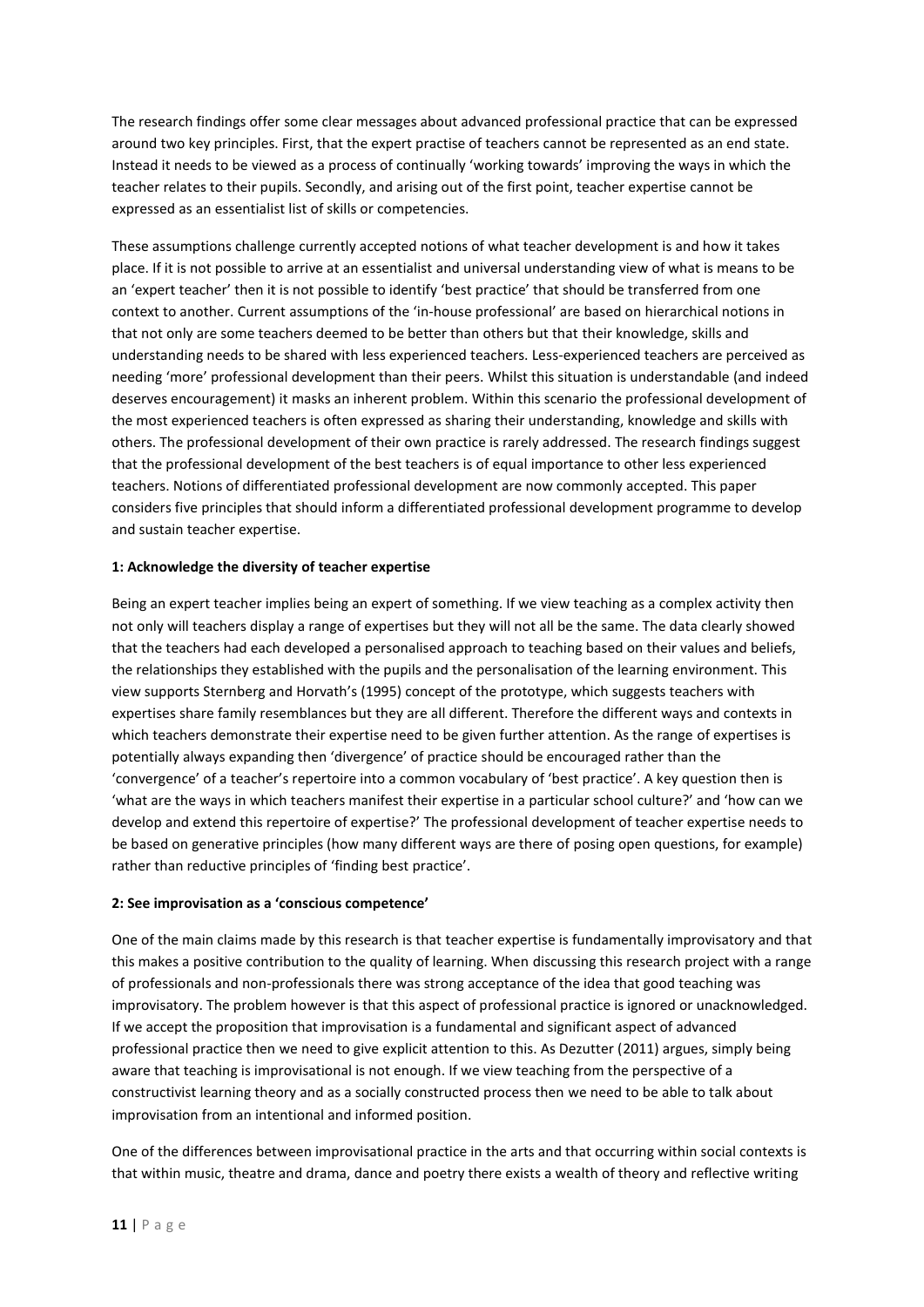about the nature and practice of improvisation. I support the view that 'we need a similar body of knowledge in the teaching profession, including a well-elaborated vision of good improvisational teaching, a shared vocabulary, learning goals for new teachers, and accompanying techniques for developing improvisational ability' (Dezutter, 2011: 35). Improvisation needs to become a 'conscious competence' (add ref) and there is clearly a role for scholarship and the academy to work alongside professionals to explore why it is important to acknowledge teaching as an improvisational activity, why we should try to improvise well and what this means. This is a large project that requires vision, a conceptual framework, a vocabulary and pedagogical techniques that are specific to teaching. The opportunity to develop intentional improvisatory practice could begin by exploring the planning of lessons, the interactions and dialogue with students and the personalisation of the teaching space. Such creative risk taking counters the fear that it is too easy for teaching to become formulaic as a response to the demands for performativity. This supports Days (ref) claim that we need to counter inauthentic practices in schools. Through reflecting on the ways in which teacher improvisation contributes to advanced professional practice we acknowledge "the complexity of what we do spontaneously, without prior deliberation, problem solving, interpretation, or other intellectual working out" (Shotter, 1994: 5).

#### **3: Give your best the best**

Professional development activities for advanced practitioners have a tendency to be focussed on working with other teachers in order to share good practice. There is great value in honouring the expertise that exists within schools and other educational settings. This paper argues that, on its own, that this is insufficient for developing expertise. There should be opportunities for the best teachers to be able to meet together and discuss their practice and how it might be developed further.

This became apparent during the research process. Each of the participants developed a different relationship with the researcher and this could be represented on a continuum. At one extreme it was 'helping to complete a PhD' and the other extreme was a full engagement with the process as a 'bespoke professional development opportunity'. In the latter cases it was apparent that teachers who were involved in supporting others (for example in an Advanced Skills Teacher role) had the need and desire to advance their own practice. Hence the principle that the best teachers have an entitlement to have their own professional development needs met within a differentiated approach to CPD: schools need to consider whether they are giving the best professional development to their best teachers

#### **4: Acknowledge and develop relational expertise**

One of the key aspects of teacher expertise focusses around the ability to develop positive relationships with pupils across the whole of the ability range. This stems from a number of factors. The personal values and beliefs of the teachers informs an approach that acknowledges that knowing the pupils (as individuals), building mutual respect and creating an atmosphere in the classroom in which pupils can, and want to, learn are all facets of teacher expertise. This relational expertise extends to the teachers being able to control and consciously change the emotional climate of the classroom. How to establish a 'serious' atmosphere at one moment and then lighten the mood with appropriate laughter is an important skill. A further aspect is the ability to empower pupils and create a climate where the teacher is not relying on their authority to 'control' the class. This shift can also be expressed as the difference between a teacher centred (controlled) classroom and a learner centred classroom where the teacher is facilitating the learning process.

This is a complex and challenging aspect of teaching that demands further attention. The research suggests that there is a need to be able to understand the nature of 'emotion rich' learning environments in order that we can develop them and sustain them. This principle is supported by Evans (2014) who argues that there are gaps in our processual models of teacher development in that they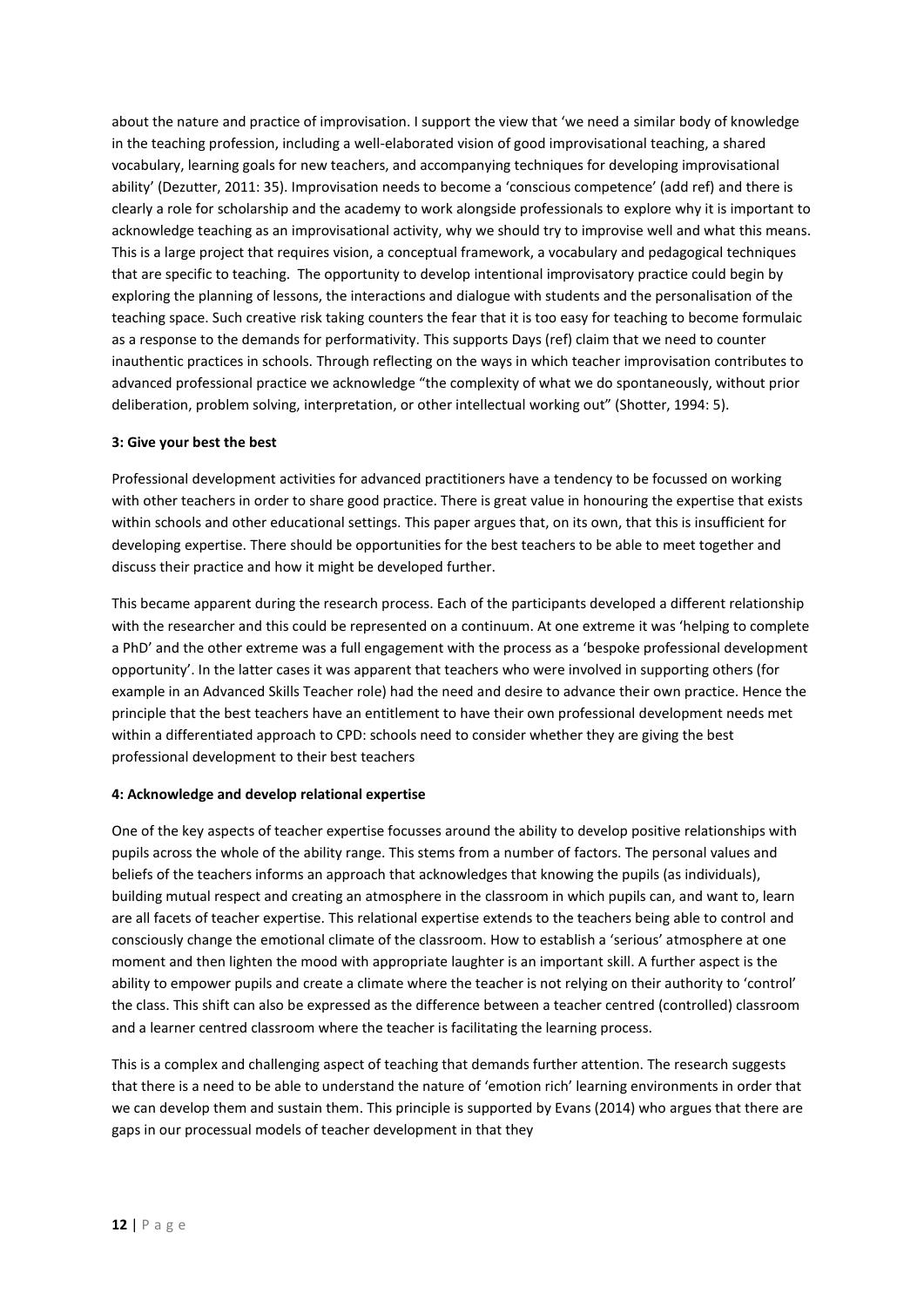- fail to elucidate the micro-level processes of professional development (the singular unit of development)
- fall short in explaining deviance, atypicality, relationality and causality.

These perceived shortcomings correspond to the area of professional development that I have identified.

#### **5: Developing research methodologies to support evidence-based practice**

The previous four principles suggest that there is a significant new knowledge base concerning teacher expertise that needs to be developed. This knowledge base is concerned with understanding the ways in which improvisation makes a positive contribution to notions of teacher expertise and covers a wide number of issues which include:

- developing a vision of good improvisational teaching;
- articulating a shared vocabulary and concepts;
- discovering the techniques for developing improvisational ability in teachers (from initial training through to advanced professional practice);
- developing a body of theory and practice for the teaching profession;
- understanding the relationship between structure and improvisation, getting the balance right between the fixed (design) structures and the improvisational (emergent) structures;
- learning from the wealth of practice, theory and reflective writing about improvisation that can be found in other (artistic) contexts;
- determining what the differences are between 'inauthentic' and 'authentic' practice;
- understanding the emotional climate of the classroom and the development of expertise in developing teacher / student relationships
- exploring the personalisation of pedagogy and classroom spaces and the impact that this has on learning.

As the above list suggests this identifies a broad research project. There are a number of research methods that could make a positive contribution to building and extending this body of knowledge.

One of the main themes of this research was the impact that school culture has upon the development of teacher expertise supported by the position that teacher expertise is socially constructed. The personalisation of the teaching and learning process is expressed through Habermas's theory of the lifeworld (Habermas, 1984, 1987) and the way in which this is socially constructed (Burr, 2003) Ethnographic study could provide an understanding of the ways in which the relationships and interactions bring this personalised space in being. Attention could also be given to the ways in which teachers with expertise gain, or are given, autonomy.

Whilst the design of my research was based on a comparative case study methodology the relationships with the teachers in the study developed in different ways. In one instance this became a relationship where my research stimulated the teacher to engage, informally, with researching and developing their own practice. Whilst action research has long been recognised a mode of practitioner based research in order to improve practice I would argues that participatory action research (PAR) would be an appropriate methodology given that it would actively engage a range of stakeholders in the development of the project in order to generate shared solutions to shared problems (Munn-Giddings, 2012).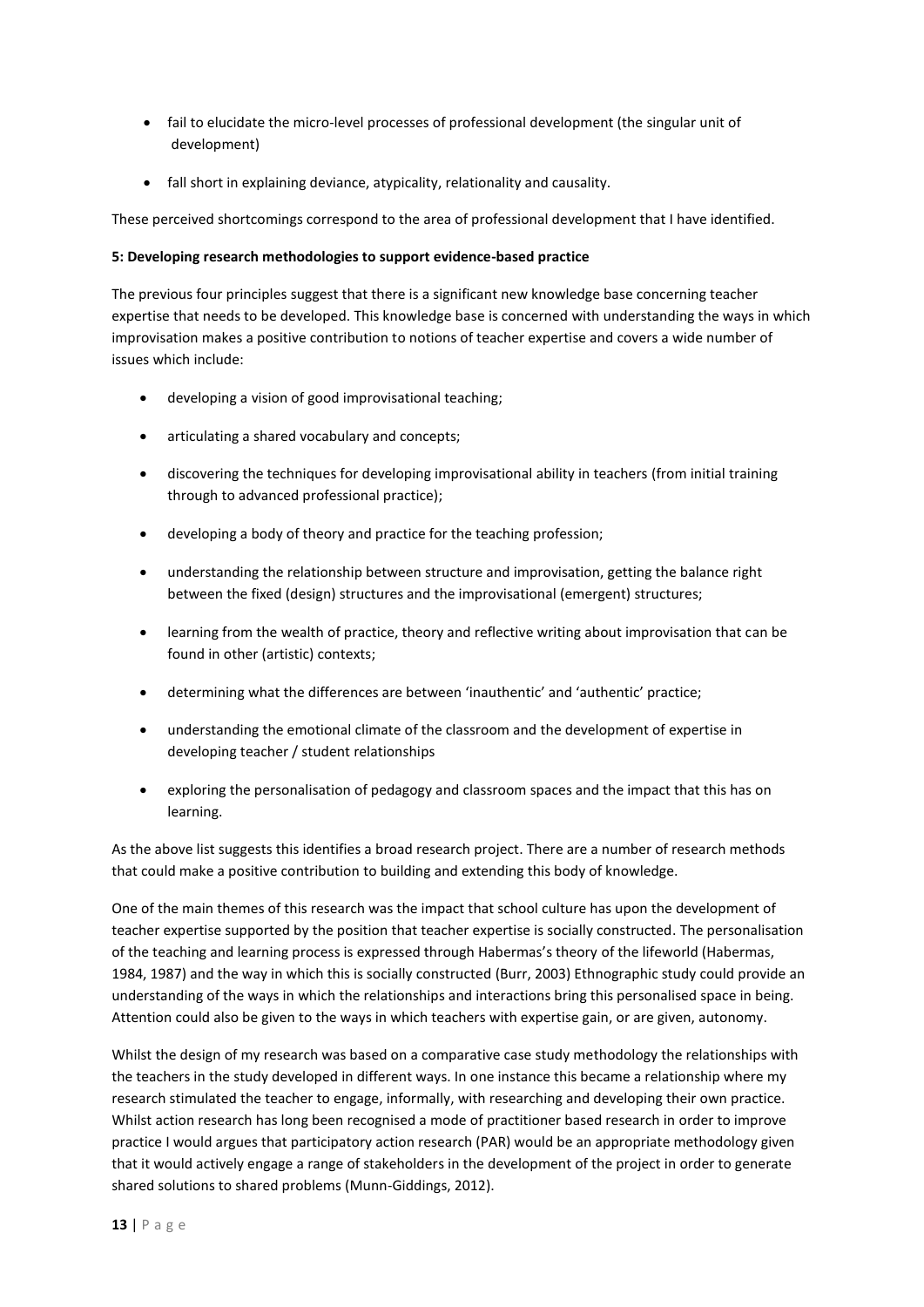A further important contribution could be made through narrative enquiry and the reflective case study of self. This approach that is based on personal inquiry and reflection offers researchers the opportunity to articulate the values, beliefs and practices that inform their professional life. It ca provide the key ideas and concepts through which the teacher can bring their own personal values and approaches into their pedagogic repertoire and contribute to the personalisation of their practice.

#### CONCLUSIONS

One of the defining features of a neo-liberal ideology is the assumption that it holds about self-interested individuals and the superiority of free markets. A consequence of this has seen the centralised control over schools which has led to the intensification of teachers work, the de-professionalisation of teachers as their autonomy and their judgments have been restricted and the development of a performative culture in which teachers are required to align their practice to external targets and evaluations (Passy, 2013: 1060). The potential for isolationism and vulnerability that an accountability culture places on individual teachers is significant. Therefore the findings of this research, located within a social constructionist paradigm, offer a critical alternative to the neo-liberal agenda. Social constructionist approaches that take account of the transformative power of school culture can provide an additional dimension to the transformative expectations of individual teachers to make a difference to all the pupils that they teach. This reinforces the importance of a school context in which teachers can develop a resilience to continual change and sustain a long-term commitment to the profession (Gu and Day, 2011).

This research however is not an isolated example of the case for greater teacher autonomy. There is a growing body of researchers and teachers who are exploring alternative professional practices that reflect an openended and improvisatory approach to teaching and learning. There is evidence of a paradigm shift that offers an alternative understanding of advanced pedagogy and the process of teaching and learning, shift that focuses on the relational nature of teaching and learning, a 'radically open and undetermined process and hence a process that is always "in deconstruction" (Biesta, 2013: 139). The research findings reported above suggest new approaches to the professional development of advanced practitioners that is not only innovative but is perhaps long overdue.

#### REFERENCES

Atkinson, T. & Claxton, G. (2000) *The Intuitive Practitioner.* Buckingham: Open University Press.

Auguste, B., Kihn, P. and Miller, M. (2010) *Closing the talent gap: Attracting and retaining top-third graduates to a career in teaching.* McKinsey and Company.

Berliner, D.C. (1986) 'In Pursuit of the Expert Pedagogue' *Educational Researcher,* 15 (7): 5-13.

Bakhtin, M. M. (1993) *Towards a Philosophy of the Act.* Austin, TX: University of Texas Press.

Ball, S. 2003. The teacher's soul and the terrors of performativity. *Journal of education policy*, 18(2): 215–228.

Biesta, G. (2013) *The Beautiful Risk of Education.* London: Paradigm Publishers.

Burr, V. (2003) *Social Constructionism.* London: Routledge.

Charmaz, K. (2006) *Constructing Grounded Theory: a practical guide through qualitative analysis.* London: Sage.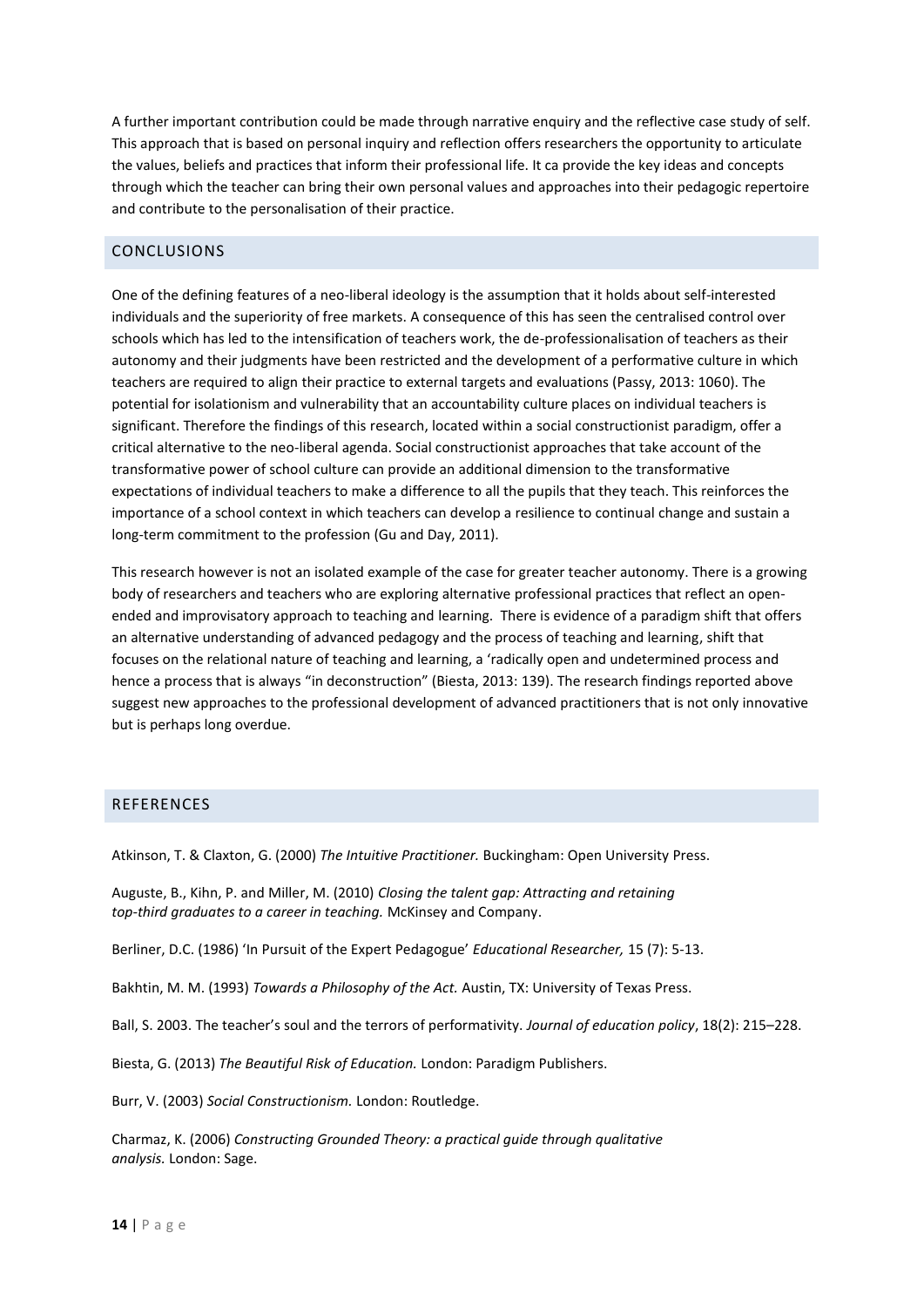Claxton, G. (1999) *Wise Up: the Challenge of Lifelong Learning.* London: Bloomsbury.

Coffield, F. and Edward, S. 'Rolling out 'good', 'best' and 'excellent' practice. What next? "Perfect practice?" *British Educational Research Journal,* 35, (3): 371-390*.*

Deakin Crick, R. (2006) *Learning Power in Practice: A Guide for Teachers.* London, Paul Chapman Publishing.

Deakin-Crick, R., Broadfoot, P. and Claxton, G. (2004) 'Developing an Effective Lifelong Learning Inventory: the ELLI project.' *Assessment in Education*, Vol. 11 (No. 3)

Department for Education. (2010) *The Importance of Teaching.* London: The Stationary Office.

De Zutter, S. (2010) 'Professional Improvisation and Teacher Education: opening the conversation' in Sawyer, R.K. ed. (2010) *Improvisation and Structure in Creative Teaching* Cambridge: Cambridge University Press

Ericsson, K.A., Charness, N., Feltovitch, P.J. and Hoffman, R.R. (2006) *The Cambridge Handbook of Expertise and Expert Performance*. New York: Cambridge University Press.

Evans, L. (2015) *What do we still need to know about professional development? A research agenda for the field.* Keynote address at International Professional Development Association Conference, 29 November 2015 Aston University, Birmingham, UK

Fischlin, D., Heble, A. and Lipsitz, G. (2013) *The Fierce Urgency of Now Improvisation*, *Rights and the Ethics of Co-creation.* Durham, NC: Duke University Press.

Gergen, K.J. (2009) *An Invitation to Social Construction.* London: Sage.

Gergen, K.J. (1973) *Toward transformation in social knowledge.* 2nd Ed. London: Sage.

Glaser, B.G. (1978) *Theoretical sensitivity: advances in the methodology of grounded theory.* Mill Valley C.A.: The Sociology Press.

Goodwyn, A. (2011) *The Expert Teacher of English.* London: Routledge.

Gu, Q. and Day, C. (2011) 'Challenges to teacher resilience: conditions count' *British Educational Research Journal*. 39(1): 22-44.

Habermas, J. (1972) *Knowledge and Human Interests.* 2nd ed. Translated by J. Shapiro. London: Heinemann

Habermas, J. (1984) *The Theory of Communicative Action, Volume 1. Reason and the Rationalization of Society.* Translated by T. McCarthy. London: Heinemann

Habermas, J. (1987) *The Theory of Communicative Action, Volume 2. The Critique of Functionalist Reason.* Translated by T. McCarthy. Cambridge: Polity Press.

Hargreaves, A. and Fullan, M. (2000) Mentoring in the New Millenium. *Theory Into Practice*, 39 (1).

Hattie, J. (2009) *Visible Learning: a synthesis of over 800 meta-analysis relating to achievement.* Abingdon: Routledge.

Hattie, D. (2003) *Teachers make a difference: what is the research evidence?* Paper presented at the Australian Council for Educational Research Conference.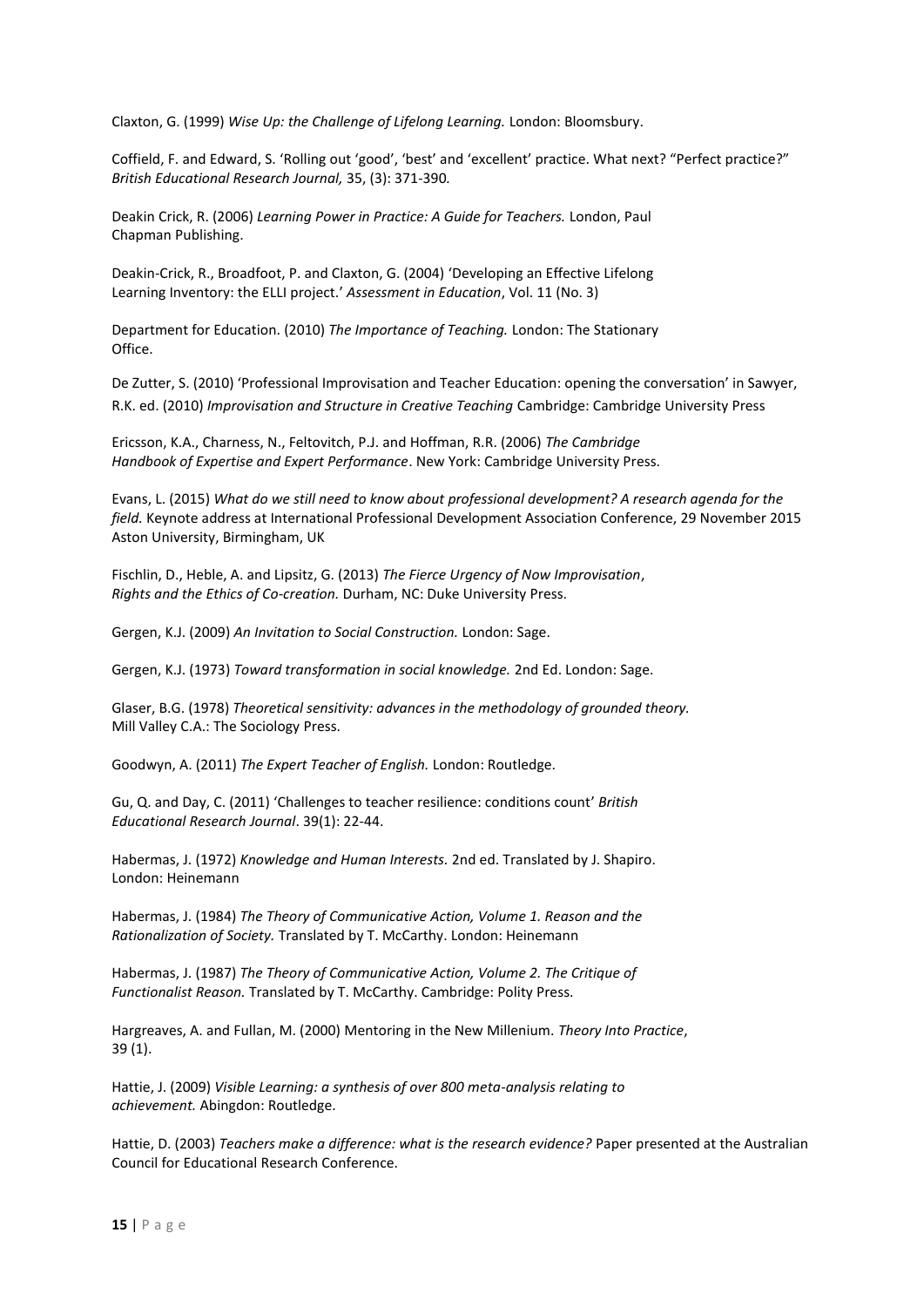Heble, A. and Waterman, E. (2008) 'Sounds of Hope, Sounds of Change: Improvisation, Pedagogy and Social Justice. *Critical Studies in Improvisation*, 3 (2): 1-4. [Online] Available from www.criticalimprov.com. [Accessed 15 Aug 2013]

Hoban, G. (2002) Teacher Learning for Educational Change*. Buckingham: Open University Press.*

Lovat, T. (2006) Jurgen Habermas: education's reluctant hero. In Murphy, M. ed (2006) *Social Theory and Education Research.* London: Routledge.

. Munn Giddings, C. (2012) Chapter 8 Action Research in Arthur, J., Wating, M., Coe, R., and Hedges, L.V. *Research Methods and Methodologies in Education.* London: Sage.

Passy, R (2013), 'Surviving and flourishing in a neoliberal world: primary trainees talking', *British Educational Research Journal*, 39, 6, pp. 1060-1075,

Piaget, J. (1990) *Childs Conception of the World* New York: Littlefield Adams

Savin-Baden, M. and Major, C. (2013) *Qualitative Research: the essential guide to theory and practice.* London: Routledge.

Sawyer, R.K. (2004) 'Improvised Lessons: Collaborative discussion in the constructivist Classroom' *Training Education* 15 (2).

Schon, D.A. (1987) *The Reflective Practitioner: how professionals think in action.* New York: Basic Books.

Seddon, T. (1997) Education: deprofessionalised? Or reregulated, reorganised and reauthorized?. *Australian journal of education*, 41(3): 228–246.

Shotter, J. (2008) *Conversational Realities Revisited: Life, Language, Body and World.* Ohio: Taos Institute Publication

Shotter 1994

Smith, T.W. and Strahan, D. (2004) Towards a prototype of expertise in teaching: a descriptive case study. *Journal of Teacher Education*, 55 (4):357-371.

Sorensen, N and Coombs, S. (2010a) 'Whither Postgraduate professional Development? Towards a theoretical framework to guide long-term teacher development in England' *Professional Development in Education,* 35 (4): 683-689.

Sorensen, N. and Coombs, S. (2010b) Authorized to teach? *CPD Update*, 126 (May 2010): 8- 9.

Stacey, R.D., Griffin, D and Shaw, P. (2000) *Complexity and Management: fad or radical challenge to systems thinking?* London: Routledge.

Stake, R. (1995) *The Art of Case Study Research*. London: Sage.

Sternberg, R.A and Horvarth, J.A. (1995) 'A prototype view of expert teaching' *Educational Researcher,* 24 (6): 9-17.

Thomas, G. (2011) *How to do your Case Study*. London: Sage.

Vygotsky, L.S. (1978) *Mind in Society: the development of higher psychological processes.* Cambridge, MA: Harvard University Press.